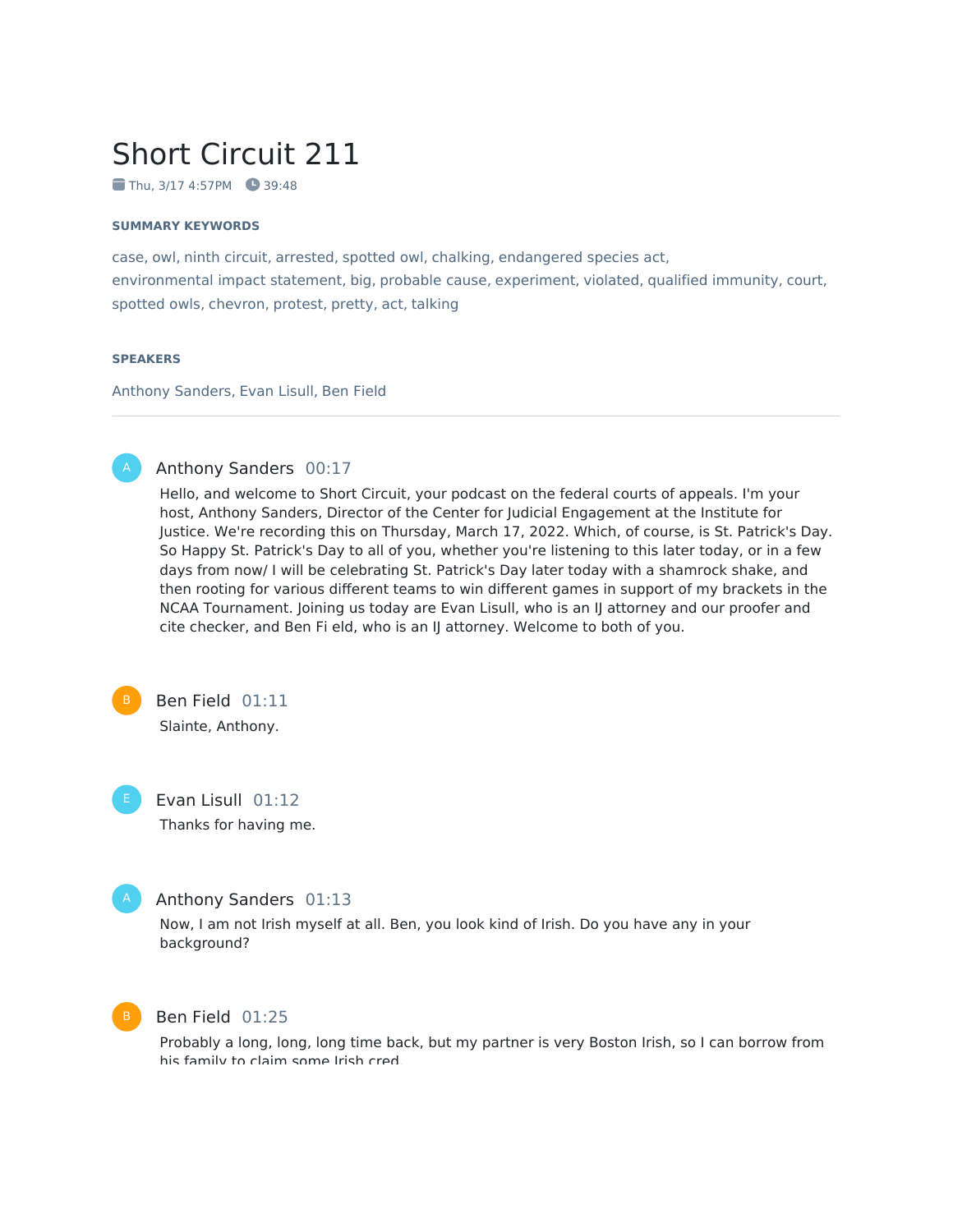

#### Anthony Sanders 01:35

Well, that's good to have in your back pocket. And Evan, you? Any same situation?



### Evan Lisull 01:42

Yeah, no, Irish only by marriage.



### Anthony Sanders 01:45

Oh, wow. So this is like an Irish through your partner kind of podcast.



Ben Field 01:50 Irish in law.

# Anthony Sanders 01:53

I can't even do that. I think my wife had like two generations of Scotch Irish, these people who were kicked out of Scotland and went to Northern Ireland for a bit and then on to America. So nevertheless, we're going to enjoy this as best we can. We don't have any real Irishness in our cases we're going to talk about, but they're nevertheless fun cases. However, first, I want to remind all of you about something else that's fun. And that's Short Circuit Live. Short Circuit Live is coming up, the latest edition, on Wednesday, April 6, 2022, at the National Press Club in Washington, DC. Now I talked about this last week. I think we got a pretty good response from that. We've also been getting the word out in other ways, because we are almost sold out, ladies and gentlemen, for Short Circuit Live. If you want to come there are only about 100 seats available. Most of those are already RSVP. So if you want to come, go to the link in the show notes and click on that and then RSVP on our webpage. If you don't do it pretty soon there might not be a chance to do so. Again, we have an amazing lineup for Short Circuit Live. We have Lisa Blatt, Kelsi Brown Corkran, and Paul Clement, all three big powerhouse Supreme Court attorneys and also former powerhouse DC Circuit clerks, will each be presenting a case from the DC Circuit. And moderating the panel would be our very own Anya Bidwell. So please if you want to go, get on that RSVP today or the chance we'll be missed. So we have two cases, one of them about chalking and criminality, which we're going to hear from Evan in a little bit. Both of these are from the Ninth Circuit. The other one, though, is about owls. Now, Ben is going to tell us about this owl case. But first I want to share a family story, because whenever I hear about owls, I think about my dad. So my dad grew up south of London in this town called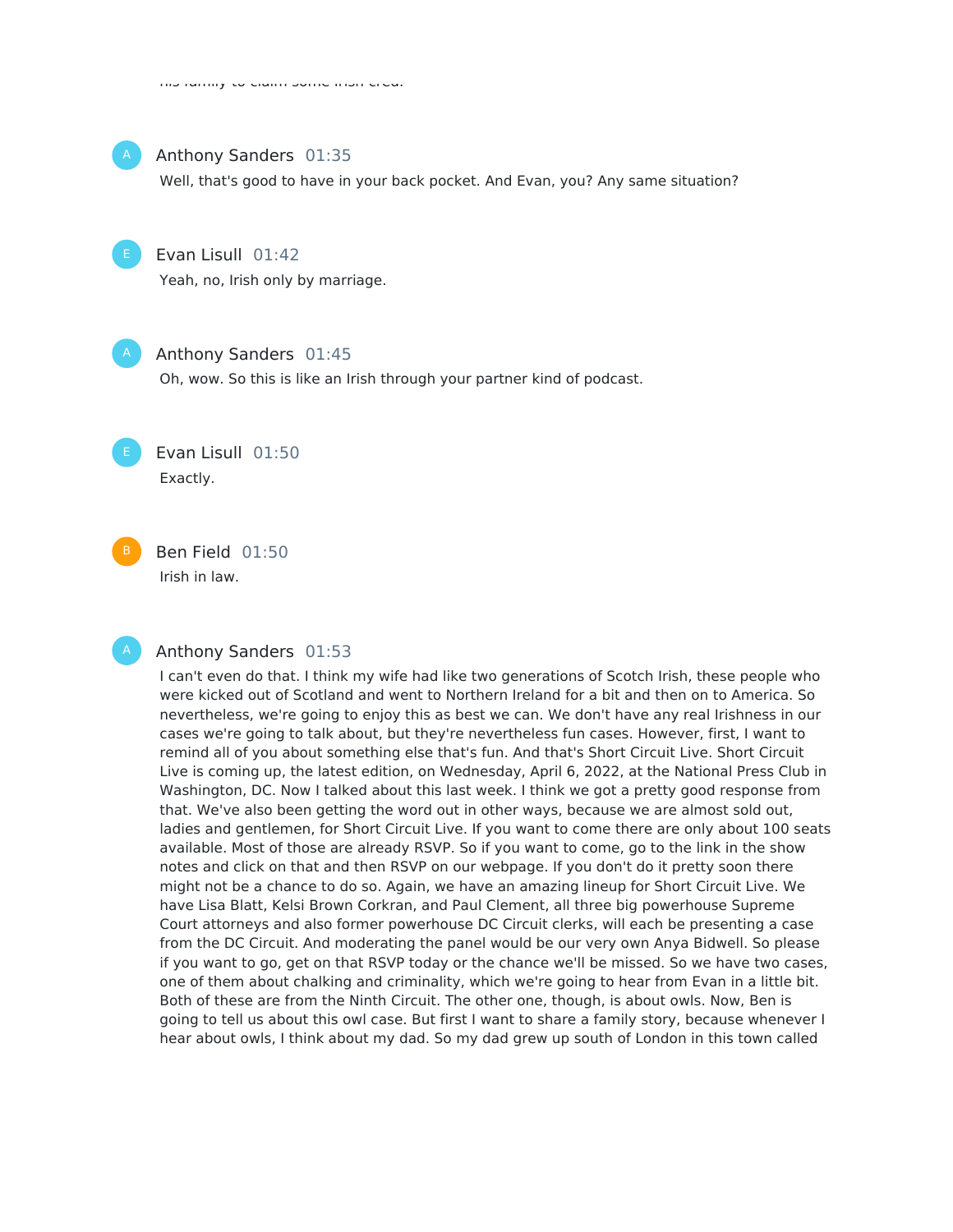Epsom, which is where they run the Derby every year in June. He's a big time birdwatcher his whole life, even when he was a kid. And he must have been about 12, maybe a little older than than this, when this happened. He was walking in the park one day and he saw an owl on the ground. And being a child seeing a wild animal, he of course picked it up and took it home. I think it was, you know, partly injured, maybe its wing. And so he took this little owl. I think it was an immature owl. He took it home. And, of course, as one does, put it on the mantelpiece in the living living room, what they would call the sitting room and the drawing room. And then he left for some reason. So there's this little owl sitting on the mantelpiece and my grandpa walks in and he looks over and he sees an owl. And as an owl, it's, you know, just sitting there. It's not like fluttering its wings or anything. And he thought, Oh, someone must have picked up like an antique figurine owl and put it on the mantelpiece, because my dad's old brother, my uncle, he was kind of into antiques, and my grandma was into antiques. So he figured someone must have just brought home this owl. So he reaches his arm out to pick up this figurine. And the owl's head swivels around and looks at him. And needless to say, he was pretty shocked by that. Somehow, I guess my dad then got in the room and, you know, rescued this little owl. And he actually lived in the house for a while. And eventually, so there were two owls. There was this owl and there was some other owl that has had a similar rescue story. And my dad rehabilitated both of them. I think maybe one was re-released to the wild, but one for whatever reason couldn't. And somehow I think a teacher of his had like a big attic where an owl could live and kind of fly around a little bit. But not, you know, it wasn't ready to go back to the wild. So I guess it lived there for a while. So in any case, in my family history, we have a tale of two owls. And this case is a tale of two owls. So Ben, what's going on with these owls? It sounds like some of them are meeting a fate a little more more unkind than these couple that that my dad dealt with.

# Ben Field 06:38

Yes. And I hope those two owls got along better than the two types of owls at issue in this case. So I don't think I can do better than Judge Lee in setting up the case. The beginning of the opinion, he said, starts in a very Dickensian fashion, that this case is a tale of two owls. For the northern spotted owl, it has been the worst of times. It remains a threatened species and its population continues to dwindle. But it has been the best of times for the barred owl. Its abundant population burgeoning, the barred owl has expanded westward and encroached on the spotted owl's habitat. So as that introduction from Judge Lee says, there are two owls that's at stake here. The first is the northern spotted owl, which is threatened. It's kind of the hipster owl between the two. It can really only thrive in very particular old forest growth in British Columbia and the northwest United States. And then the other type of owl is the barred, originally from the East Coast. But it's more ecumenical in its taste, it can kind of stop at any McDonald's along the highway, and it's slowly been making its way west. And unfortunately, as it's moved into the spotted owl's territory, it's been displacing them. It both will take their mating territory and things like that. And it's also been known to even attack the barred owls. So going back to 2008 at the latest, the Fish and Wildlife Service was trying to come up with a plan to save the northern spotted owl. And one element of that plan was to experiment with what would happen if they got rid of the barred owl, would the spotted owl be able to make a comeback? And though the opinion and all of the underlying documents are very sanitized, what removing the bardell entails is killing them with a 12 gauge shotgun.



Anthony Sanders 08:33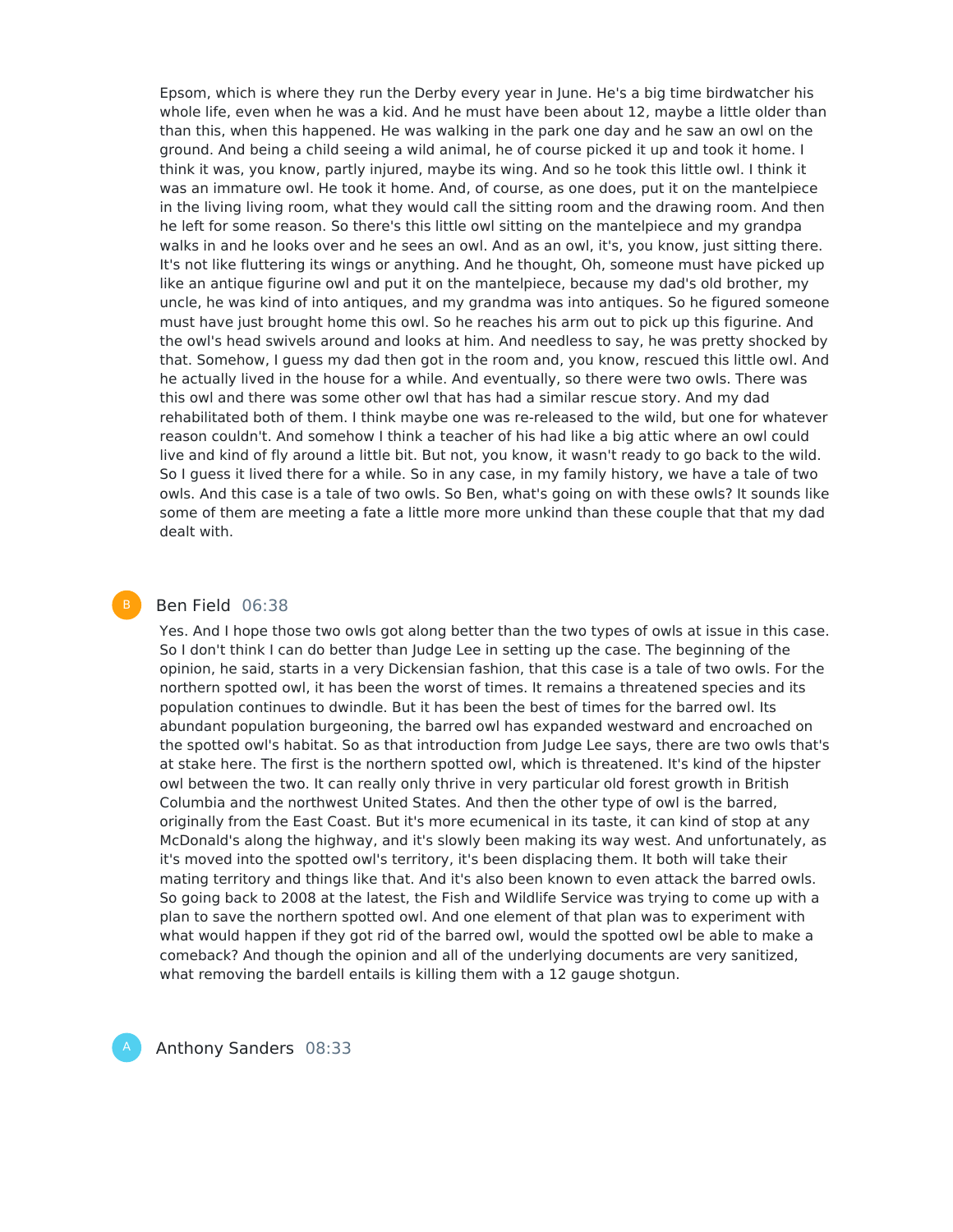Yeah, some of the sounds like, you know the CIA sometimes talks about taking out foreign dictators, this little bit of sanitized language here.

#### Ben Field 08:42

Yes, the original protocol for this study says that the barn owls will be removed using a 12 gauge shotgun.



# Anthony Sanders 08:51

Lethally removed.

#### Ben Field 08:54

So, you know, the the spotted owl doesn't like the barred owl. But the barred owl also has friends, particularly a group called Friends of Animals. And they, upon hearing about this, filed a whole host of lawsuits both in California and in Oregon to try to stop what they view as a macabre and grisly experiment. And this case was litigated in all these. It first went up to the Ninth Circuit in 2018, where the Friends of Animals were claiming that this experiment violated the Migratory Bird Treaty Act, a treaty that we have with Mexico for protecting migratory birds. And the Ninth Circuit said then that No, it doesn't. But this case that we have before us now came to the Ninth Circuit before addressing whether Friends of Animals had standing, the Ninth Circuit said that they did, and now we get to the merits of their claims, which are under two federal pieces of legislation. First, the Endangered Species Act and second, the National Environmental Policy Act. And so to start with the Endangered Species Act claim, what Friends of Animals says is that, you know, under the Endangered Species Act, if you're going to do something that harms a species that's threatened or endangered, in this case the northern spotted owl, then whatever you're doing needs to have a net conservation benefit. And so this experiment, even though it's principally shooting barred owls, by having scientists go on to these habitats, there will be incidental potential negative ramifications for the northern spotted owls that live there. And what Friends of Animals says is that, you know, that this informational benefit that you'd get from the experiment isn't directly conserving the spotted owl. And so the incidental harm to the spotted owl violates the Endangered Species Act. The Ninth Circuit said no, that's not right, that the definition in the statute for what counts as a conservation benefit is very broad. And that, in fact, it actually, if you look at the Endangered Species Act, it actually has language in it that says that scientific resource management such as research is one of the things that counts as a conservation benefit. And so the the Ninth Circuit said, No, look, getting information that might help the owls down the line is sufficient to be a conservation benefit for Endangered Species Act purposes. And then the second claim that they brought is under the National Environmental Policy Act. And anybody who's dealt with it knows that basically, what this Act, commonly known as NEPA, does is it's in principle non substantive. It's just supposed to make the government take a hard look at the environmental ramifications of major activities that it's undertaking. But what this means in practice is that you get these environmental impact statements that can be hundreds or 1000s of pages long. And then anybody who's not happy with it can go to court and say, Well, you didn't look at these specific issues as much as you should have, and litigate those issues. And the specific or the most specific thing that Friends of Animals has a concern about with the environmental impact statement here is that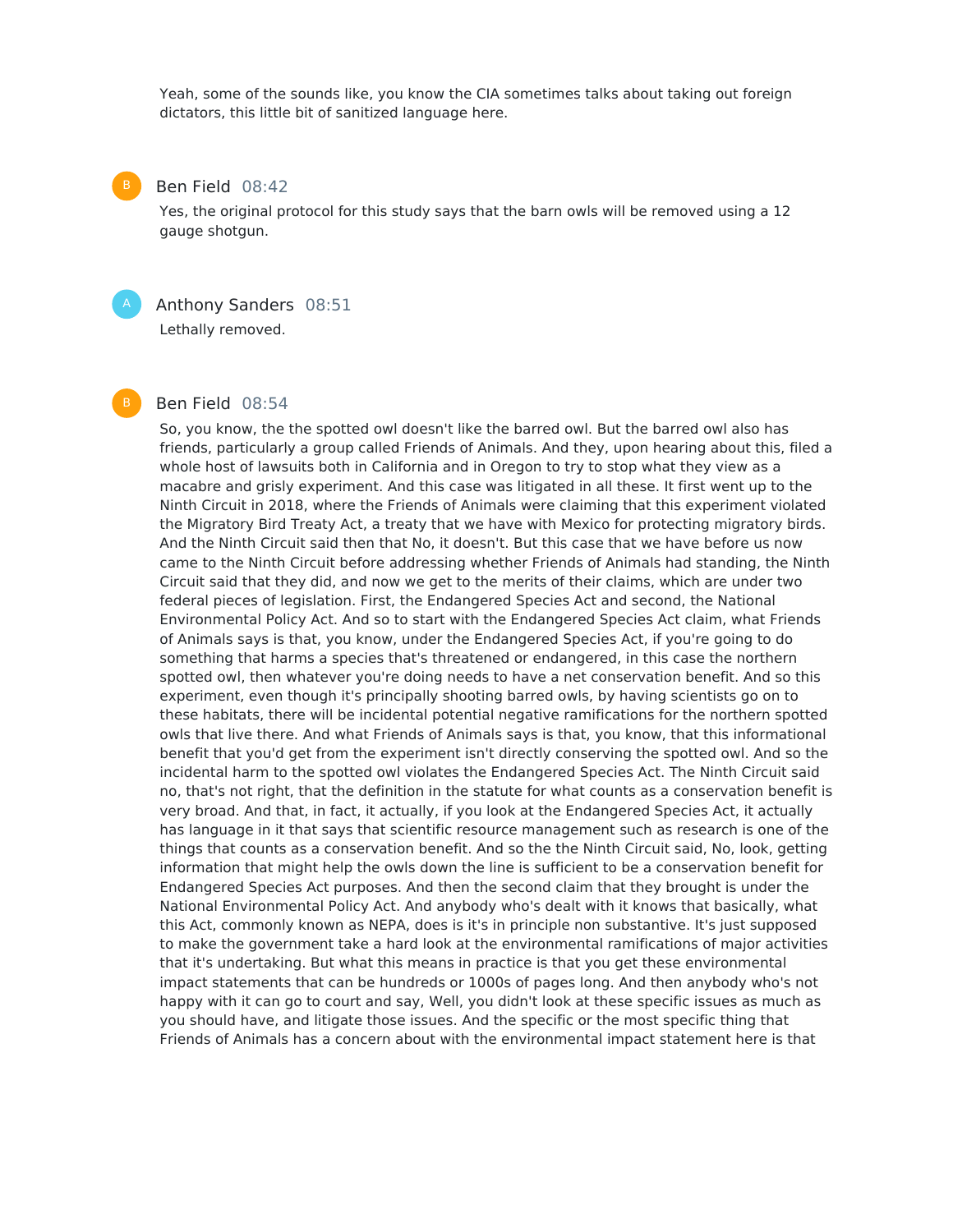some of the land that's going to be used for the experiment is from private landowners. And the Fish and Wildlife Service is allowed under these statutes that we're talking about to enter into agreements with them that essentially say, Look, we're going to treat the current lay of the land for spotted owls as the baseline, and we do this experiment. and if spotted owls happen to move into more territory as a result of this experiment, then you're allowed, essentially, to force them back to where they were before. And the reason that this is important, is because private landowners, you know, if there are endangered species on their land, they have to conserve them. And so if you have an experiment that is having endangered species expand onto more of their land, they're put in a worse situation. And so what these agreements say is, you know, if you do us the favor of participating in this government experiment, we're going to hold you harmless, and you're allowed to go back to what it was when the experiment began. And what the Friends of Animals says is that, well, you need to do a another full-blown environmental impact statement for every one of these agreements you make with these, in this case, three or four private landowners. And what the court said is no, you only have to do a new environmental impact statement when the new activity wasn't encompassed within the original impact statement. And here are the original one contemplated that there would be these agreements with private landowners and also said that it wasn't even really necessary to have the private agreements, using government land would have been sufficient. And so these private agreements didn't change the scope of the study enough to justify the need for a supplemental environmental impact statement. And so, you know, the subject matter is somewhat scurrilous, with the, you know, the Fish and Wildlife Service shooting a bunch of owls, but it seems, you know, somewhat like you wouldn't encounter it in your normal everyday life. But I think that what, you know, the typical person should take from this is that there is just this raft of legislation out there that imposes restrictions on what people can do with their land, whether it's the Endangered Species Act, the Migratory Bird Treaty Act, or the National Environmental Policy Act, and that if you're doing something that your neighbor or someone else doesn't particularly like they can impose, as in this case, a decade of litigation and multiple trips up to the court of appeals. And, you know, the Fish and Wildlife Service and the Department of the Interior have lots of taxpayer-funded lawyers to be able to go through that rigmarole. But if you're a private landowner, and you want to do something that requires a federal permit, you can be subject to all of this same stuff. And it can become very, very, very expensive. And you see, you know, at the state level, the equivalent of NEPA, you know, for instance, in California with the California Environmental Quality Act. You know, you can have situations where it just cost millions of dollars to build a condo in San Francisco, because people can go to court and say, Well, you didn't study this issue exactly the way you should have and you needed to do a supplemental environmental impact statement. And, you know, this is just one example of how difficult it is for the government to do something to a few owls; you can imagine how difficult it could be for private homeowners or land owners to do the same.

# Anthony Sanders 16:00

Evan, have you ever had a pet owl?

# Evan Lisull 16:03

I have not had a pet owl. We had a bat run into our house. It's probably the closest we got, when I was younger and my sister was even younger. In the house, yeah. And so I was chasing it around with a broom. you know, I think she might have still been in a crib. Very early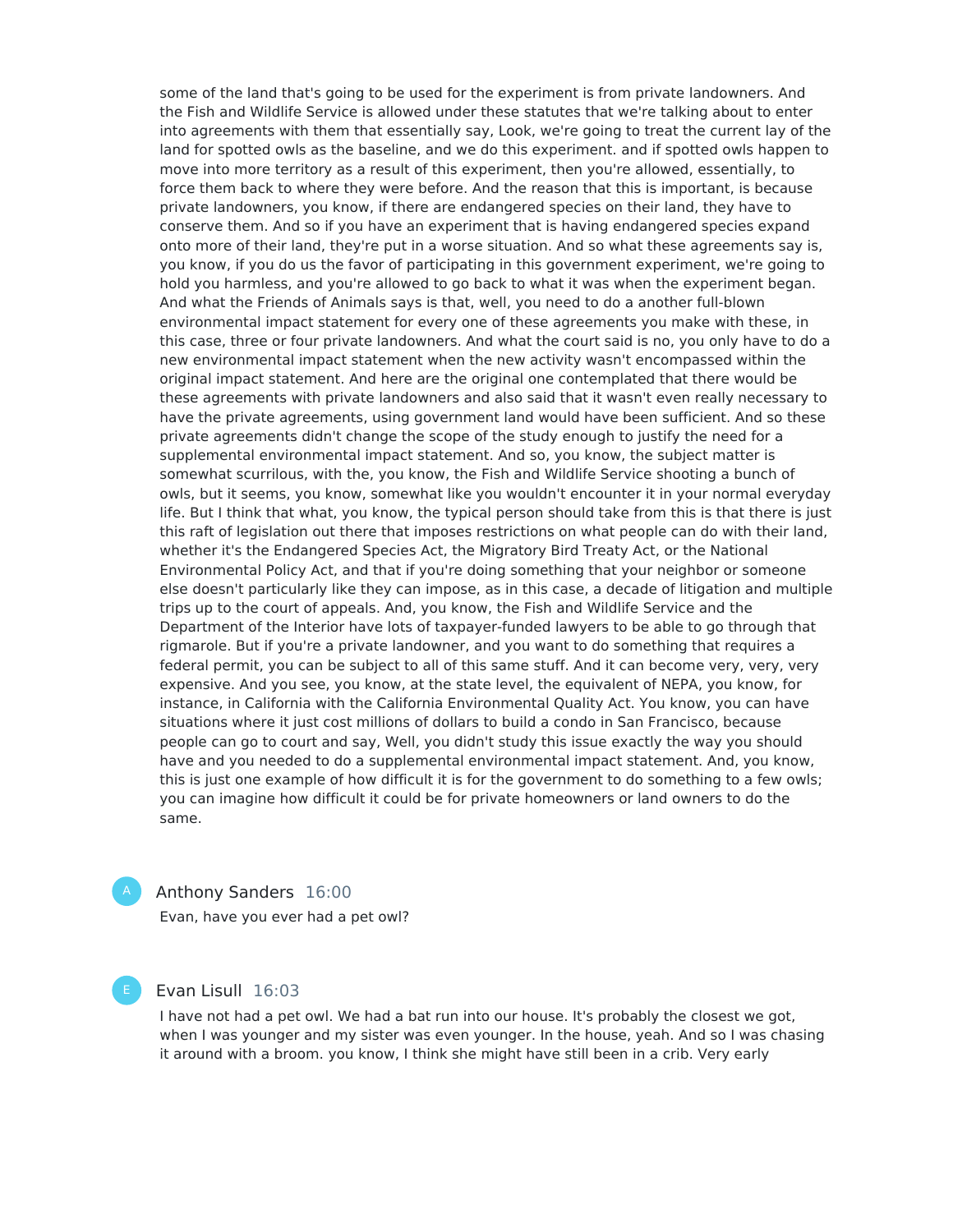childhood memory of that. That's as close as we got to owls. And I don't think that's very close at all.



#### Anthony Sanders 16:26

So friend of the show Mike Chase, who wrote the book, How to Become a Federal Crimina, he has this amazing story, although he thinks it's terrible story about a bat in the house. And he live tweeted it a few years ago. So if you go to his Twitter account and look up, there's some blow by blow of how do I get this bat out of my house? So how did your family get the bat out?



# Evan Lisull 16:52

My father specifically, I know a broom was involved. There's a lot of screaming. I couldn't tell you the details.



# Ben Field 16:59

Well, at least it wasn't a 12 guage shotgun.



# Evan Lisull 17:02

Yeah, he did not use a shotgun. That's true. The 12 gauge right through the crib. That would have been something.



# Anthony Sanders 17:11

With that background about bat habitats, your thoughts about this particular case?



#### Evan Lisull 17:18

Yeah, I mean, it seems like this is kind of an issue that goes back a long time. And I know with owls specifically, I have a vague recollection of owls being a big Pacific Northwest debating point even in the 90s and maybe before.



#### Anthony Sanders 17:31

Yeah, when I was in high school in the 90s, it was it was huge in Washington and Oregon.



#### Evan Lisull 17:39

And there's just something very, I think strange, and I don't even know if this is legal or extra legal, but the whole wildlife management is almost an oxymoronic phrase. And it just seems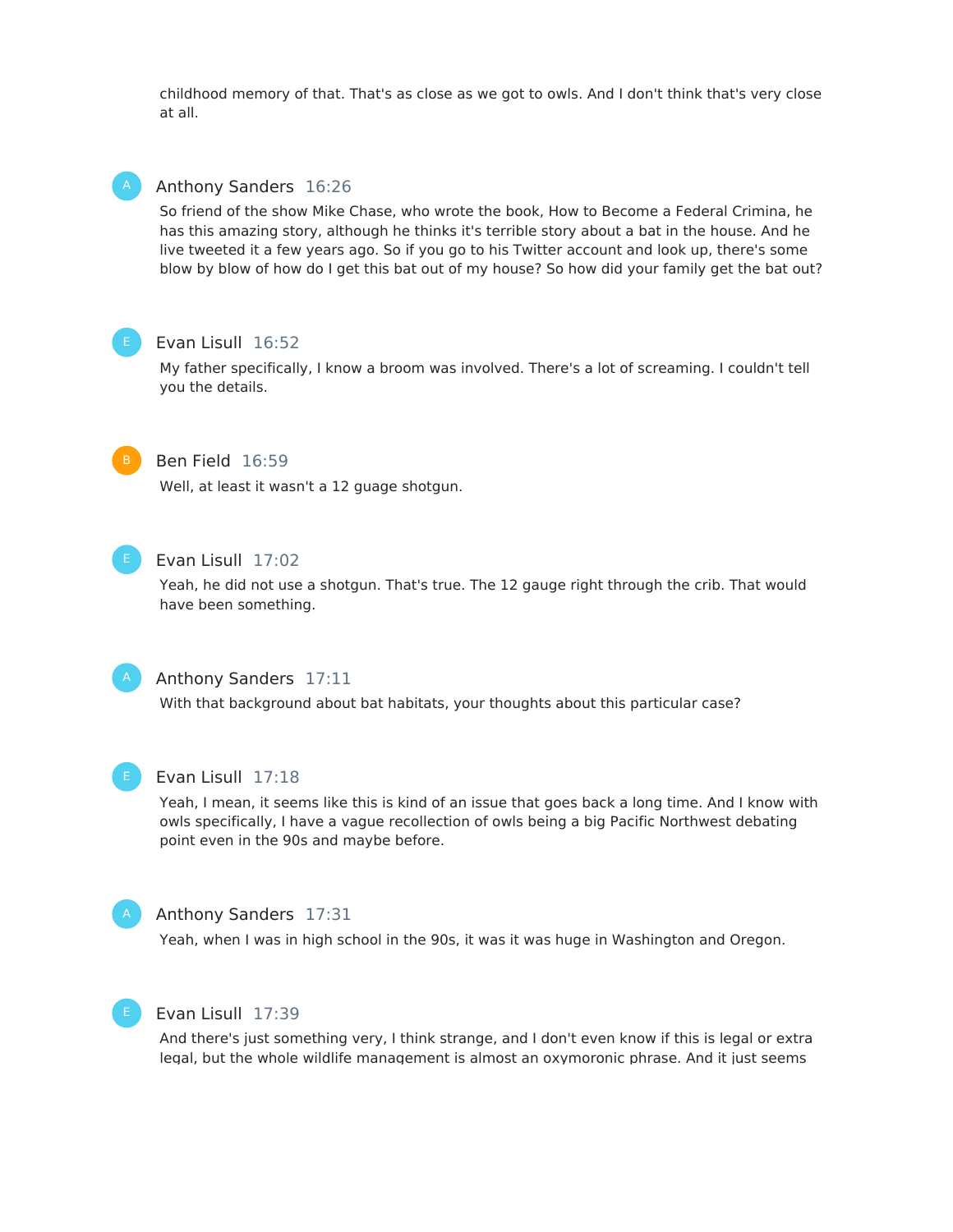legal, but the whole wildlife management is almost an oxymoronic phrase. And it just seems like there's kind of this up and down with the wolves and the owls where, you know, there's all these efforts and studies being made. But, you know, as infamously said in Jurassic Park, nature finds a way. And there's a sense that, you know, you're trying to manage these very complicated environments, and maybe making progress. But there's something I think fundamentally odd about, you know, trying to kind of alter nature to reach some preconceived perfect level of owls. I don't know. It all seems very odd, you know, especially when you add in the LEAP elements and, you know, how these ESA claims have developed over time. You know, there's always been something in the background very strange about that.

#### Anthony Sanders 18:34

Ben, one question I had is about the admin law, so the not so interesting admin law going on in this case. At one point, the court says that the lower court applied Auer deference, which is something we've talked about on this show, which is deference to administrative agencies interpreting their own regulations. But it doesn't get applied in interpreting these actual regulations, when they're interpreting regulations and not the statute. And also Chevron never comes up in interpreting the statute. But Judge Lee does say a couple times that the these regulations are not ambiguous, or maybe the statute is not ambiguous. So I think he's kind of winking there that we don't have to go into those different doctrines in order to interpret it then. But it did seem a little odd that, other than referring to what the district court did, it didn't seem to come up.

# Ben Field 19:30

Yeah, I think that's right. As you know, the Supreme Court has been somewhat walking back those doctrines. And so what both of them say, Chevron is for statutory interpretation, Auer is for interpreting regulations, is that if they're ambiguous, then, you know, essentially, the tie goes to the government, it gets to lend its expertise to interpreting it. But the courts, the Supreme Court and the courts beneath, it have become stricter about what counts as ambiguous. And in this case, as he said, I think that Judge Lee said, look, the statutory term says research is encompassed within a conservation benefit. And the regulations that the plaintiffs brought up say that indirect benefits are sufficient to create a conservation benefit. And so there's just no ambiguity to resolve. The 2018 opinion that I talked about that had to do with the Migratory Bird Treaty Act actually did expressly address this. And there was a brief section at the end that said, you know, we don't even have to get into the Chevron issue, because the treaty and the legislation here are just clear on their face.

#### Anthony Sanders 20:38

You know, on that point, it was another another thing the court did say. So this is on page 17 of the opinion. And this really struck me. You talking about the other opinion made me think of this. It says whether this informational benefit outweighs the harm done for many incidental take is an expert judgment that we generally defer to the agency. So it seems like there they're talking about the deference to the agency on, you know, technical matters, but they don't shroud it in any kind of one of these doctrines. It's its own thing about deference to the agency on technical stuff, and they cite a Ninth Circuit case for that proposition. So I'm not as familiar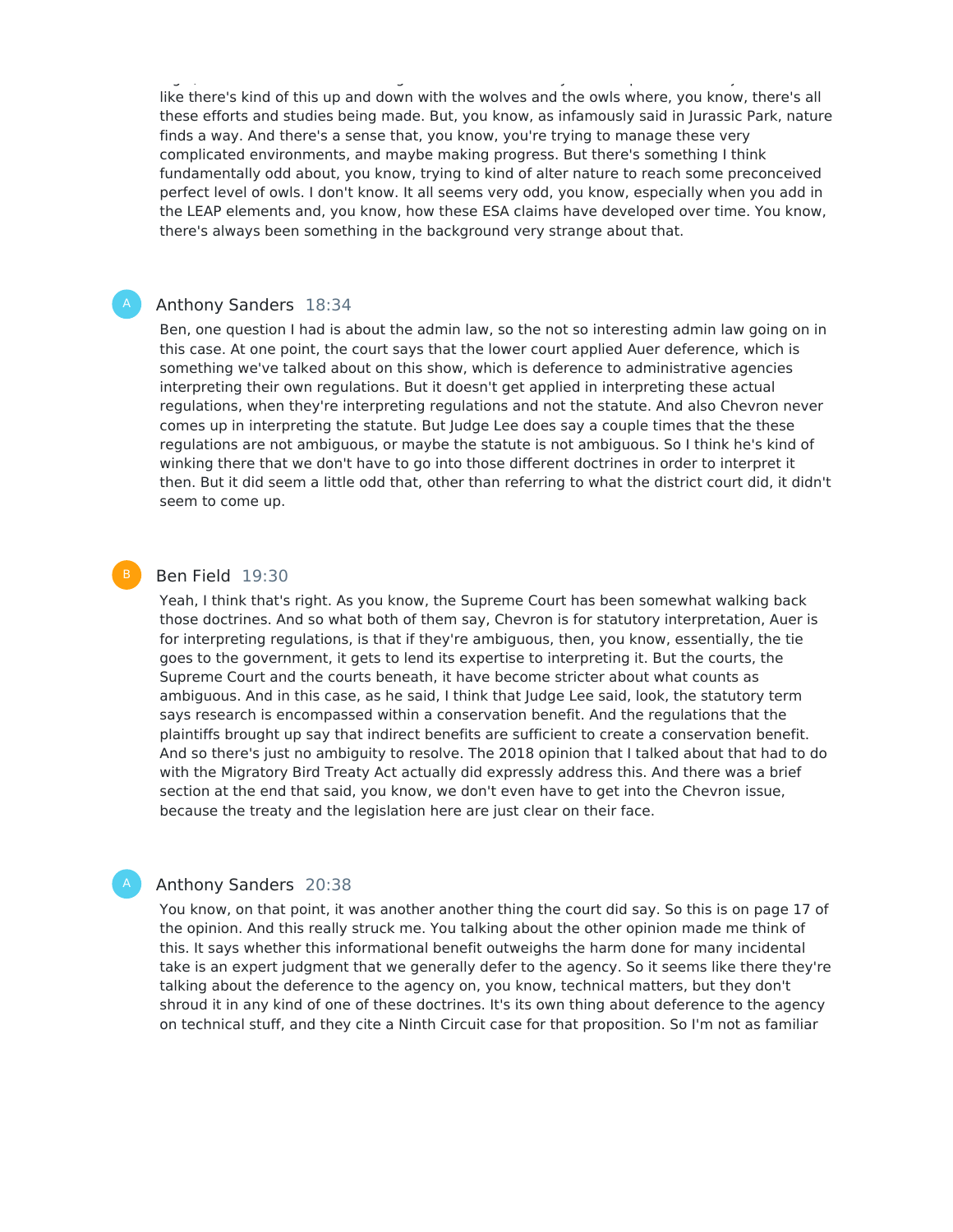with these kinds of cases, I think, as you are. Is that a common thing to do? Or do you think they're trying to avoid that Pandora's Box by just, you know, talking about this is an expert, technical kind of issue.

# Ben Field 21:46

So the way I read that is that, you know, the basic idea behind Chevron is that Congress, you know, you can't expect Congress to determine whether or not this specific owl experiment in a couple states in the Northwest is a good scientific idea. And so Congress delegates those kinds of technical decisions to the agency, the Fish and Wildlife Service, in this case of the Department of the Interior. And where Chevron has become controversial is that it used to be the case that agencies were kind of really just applying their expertise or filling in small details that Congress didn't fully clarify. But in the last few decades, Congress has really just stopped legislating and answering big questions. And so the agencies have been asking for deference on bigger and bigger questions. But this one, you know, really is the kind of thing that you would expect an agency to decide. And I think even the critics of Chevron, Justice Gorsuch in particular has this bigger theory on what does get deference and what doesn't, and even he would say that something that's like very technical and scientific and a relatively small decision and not a major policy choice is the kind of thing that Congress can delegate to an agency. Well, don't you want to know what the result was of the experiment? So while all this litigation was going on, it turns out they actually did the experiment, and published a paper in the Proceedings of the National Academy of Sciences last summer. And it turns out that killing the barred owls actually worked. So in the areas where the barred owls were removed, the spotted owl populations stabilized. And in the areas where they weren't removed, the population of spotted owls declined by 12%. So it was actually quite a significant victory for the spotted owls. Even if it was a loss for Friends of Animals and the barred owl.



### Anthony Sanders 23:47

Does that mean they have to keep killing these barred owls going on in the future? Or maybe they just don't know yet?

#### Ben Field 23:55

While I guess that they'll have to decide whether to pursue this. And when they do, I'm sure that there will be more litigation to follow.



#### Anthony Sanders 24:02

Well, we look forward to that, of course, and Ben maybe to filling us in on those matters as they arrive in the circuit courts. You know, my first inkling on this case was to go to our go to bird expert and IJ official birdwatcher Wesley Hottot, who the last couple times he's been on has talked about birds, and he did a case that involved birds. But I didn't want Wesley to get typecast. And so Ben, I appreciate you broadening our bird expertise on the podcast. But now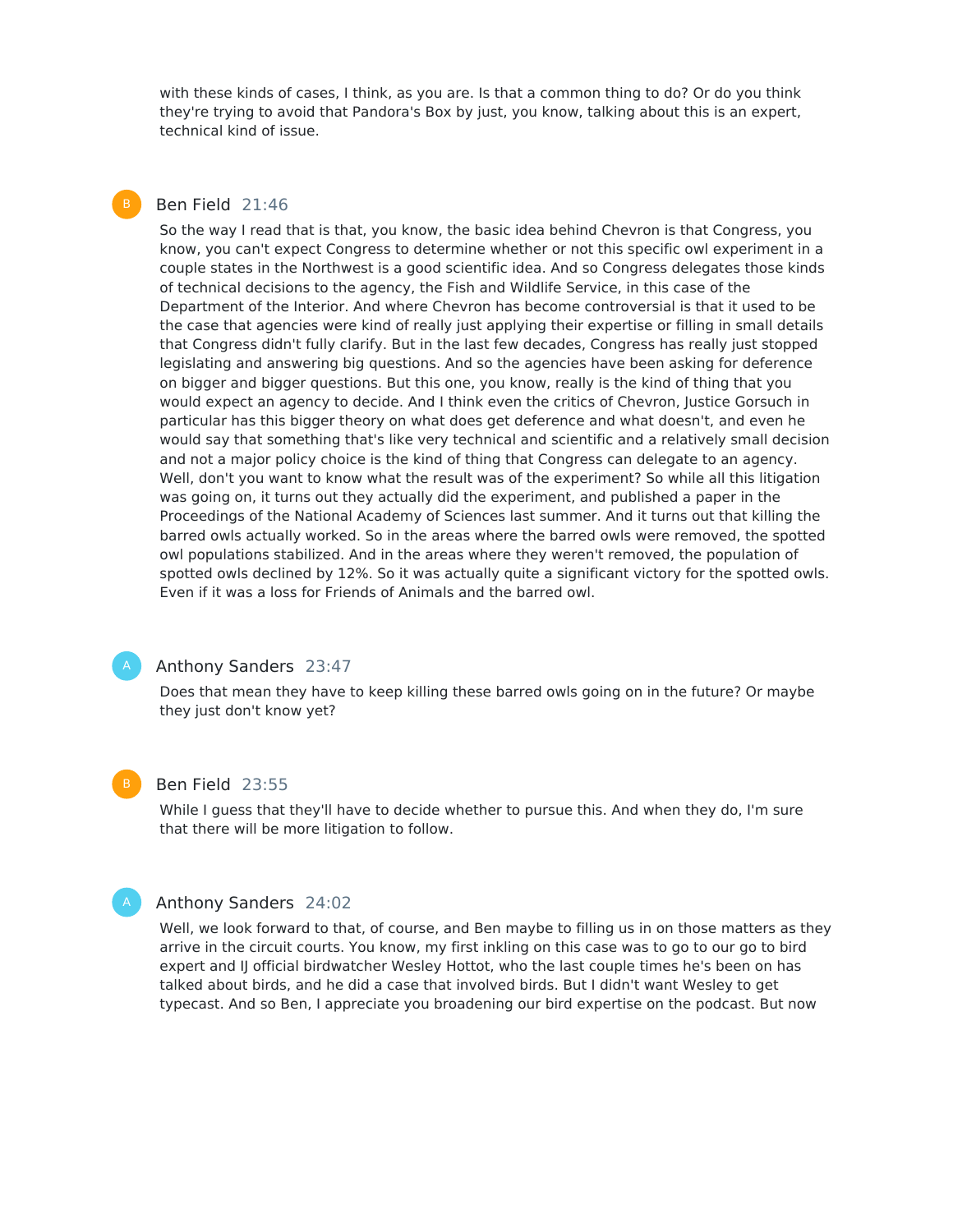we're going to go to something that is definitely not for the birds, and that is free speech. And we go to Evan, who is going to talk about a recent case, but also talk about a case from the past where he was involved.

# Evan Lisull 24:50

That's right. So this case is from the Ninth Circuit, originally from the district of Nevada and it involves chalking as a form of protest. And one of the questions in the case is whether people are actually arrested for chalking as part of their protest. That jumped out to me saying, Oh, that never happens. I said, That's not true, because that actually happened to me. So this would have happened, gosh, over 10 years ago now. I was a senior undergraduate at the University of Arizona. We were rabble rousers in college. We had a blog, this is when blogs were a big deal rather than Twitter or anything. So now you know how old it is. We criticized administration, speech rights, all these sorts of issues. During this time, there was a budget protest, as often happens at campuses, especially public universities. And during these protests, there were some grad students who were talking messages about the administration on the sidewalk saying don't cut our program, save our schools, the usual fare. This apparently rubbed the administration the wrong way and they arrested one of the students, charging him with graffiti, or you know, leaving graffiti, I don't remember what language Arizona uses. And this seemed way too far for us, to arrest somebody for chalking, which, I don't know if this happened on your campuses, was a pretty common way to leave messages at ours. Come rush our fraternity, come to our club meeting, potluck social, all these sort of things would fill the mall, which was our quad, day in and day out. And so to arrest somebody, this is for saying something against the administration, is pretty clear viewpoint discrimination, or at least as we saw it. So we decided to kind of up the stakes and organize a protest of our own to encourage people to say chalk is speech. You'd almost call it a meta protest, at that point, about the chalking rather than chalking an actual message. I was part of this group that organized this and living closest to campus was going to be kind of avant garde, you know, to go out there and leave messages in the early morning, to encourage people to take chalk that we would leave around to leave messages of their own, chalk is speech, don't suppress our rights, things like that. This rubbed an employee of the university the wrong way. And he followed me for a couple blocks, called the police. Police followed me and detained me and then arrested me. And so that brings us to what happened in Nevada, where something very similar happened. And not very long ago. This is actually quite an old, factual pattern.

#### Anthony Sanders 27:29

And we should we should finish. The charges were dismissed,



# Evan Lisull 27:33

The charges were dismissed. I guess we don't want to leave them in too much suspense. I'm not on the lam here. I'm not dodging Arizona authorities here in Northern Virginia. The charges were nolle prossed pretty quickly. There's a bit of furor about the whole event. And, you know, how can they be arresting multiple students about, again, a little national coverage? And then that that was enough to allow the President to say, Okay, we're not gonna go forward with this. But yeah, that was in 2009. And this case, even though the opinion just came out, relates to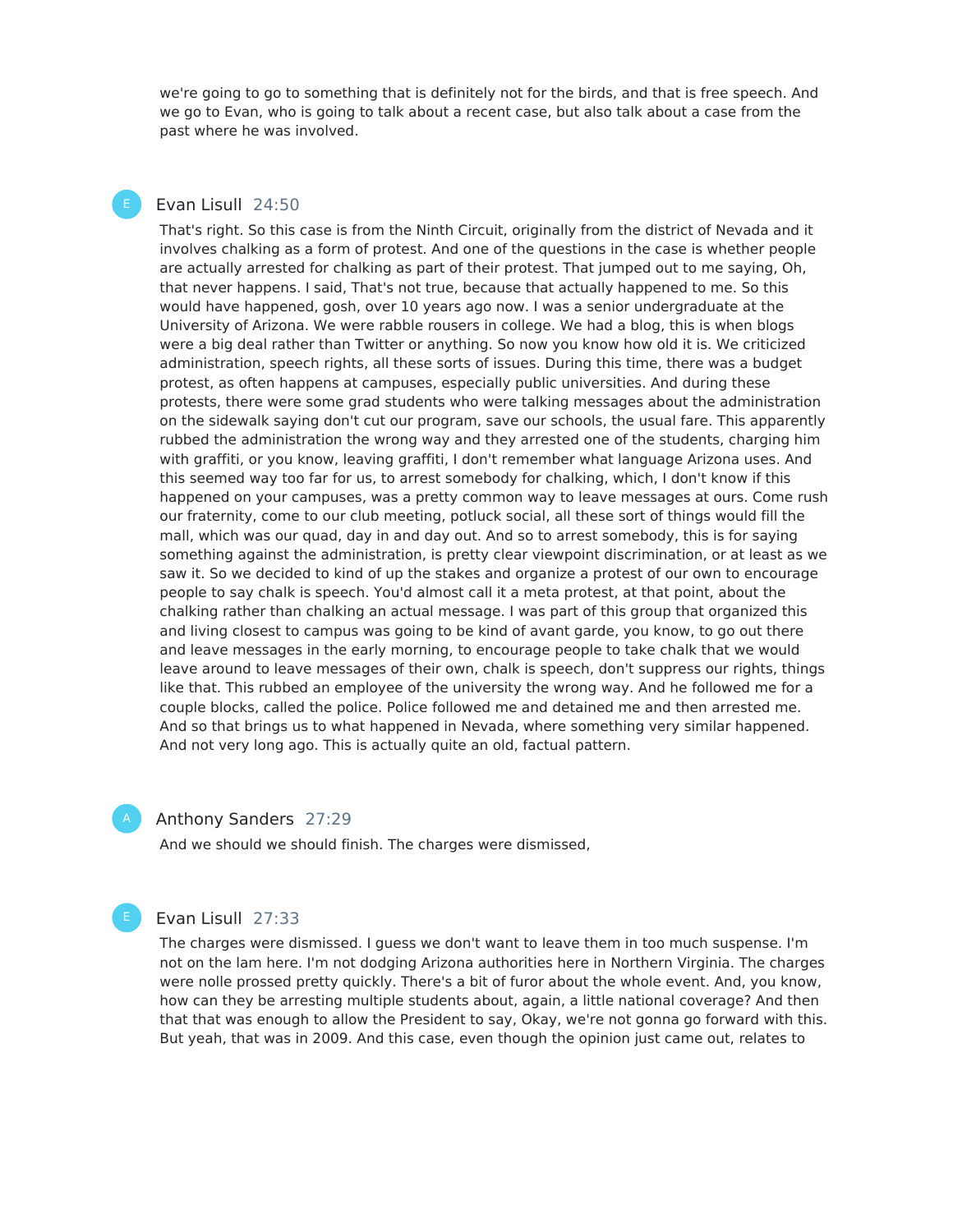events in 2013. So not that too different in time, but very, very similar situation, protests in front of the Las Vegas Metropolitan Police Department, writing messages about the police a little cruder than the messages we went with. But, you know, one man's crude is another man's emotion.

#### Anthony Sanders 28:27

So there's a word from the famous Cohen case about that, explicitly referring to the police.

#### Evan Lisull 28:37

Exactly, Cohen the police. And so that rubbed the police the wrong way, just like it robbed the police the wrong way for us. And they were ultimately charged, not only with the graffiti, but actually conspiracy to commit graffiti, which was a charge I never actually got. They may have not known there was a conspiracy until after the fact, I'm not sure, but they never went that path in my case. And ultimately arrested them, charged him with the two offenses. And those were dismissed, not surprisingly, and the 1983 action followed. And the 1983 action is framed as a violation of a right not to be arrested in retaliation for your speech. So in this case, you know, it's a qualified immunity case, unsurprisingly, from the officers, including my favorite, Officer Liberty, which kind of is a nice little touch on top of everything else, you know, Officer Liberty telling you you can't exercise your speech rights. So as the listeners probably know well, there's two steps in every qualified immunity analysis, whether a right was violated is the first step and whether that right was clearly established at the time of the act. And the first element is pretty agreed upon by both the district court and the Ninth Circuit. There's a right in question here. You can't retaliatorily arrest someone for exercising their First Amendment rights. Police come back and say, Well, wait a second here. He did commit graffiti as our statutes define graffiti, you chalking on the sidewalk is graffiti. At one point they say, look, this is very expensive for us to clean up. It's, you know, \$300 for 250, 240 square feet or something like that. It's, you know, surprisingly expensive. And this is something that came up in our case, too, they would talk about the 1000s of dollars in damage from chalking on the sidewalk, which always seemed a bit odd to us. But I don't know, you have to justify it somehow. But they say, look, I had probable cause to arrest him. If I have probable cause there's no animus in basically, you know, exactly executing law. How on earth can you say that I was violating a right here, rather than just performing my duties as an officer? There's an exception turned to this exception, which says, Look, even if there's probable cause, and this is a Supreme Court case, Nieves V. Bartlett in 2019, says, Look, even if you have probable cause, that's normally going to be enough to say there's no right being violated here. But when it's an offence that officers don't typically exercise their discretion in performing arrests, then that's just having probable cause for that offense is not going to be enough to overcome 1983 claims. And this is a case where discovery actually plays a big role. Part of the reason it's taking so long is through a motion to dismiss proceedings, went back remanded to the district court, and ultimately went through discovery. And what they found, I think, unsurprisingly, not super surprising, was nobody gets arrested for chalking, it's simply not a thing. And one of the issues in this case, of course, is that other people were chalking and we're doing messages that said, Cohen the cops, Cohen the pigs, they had different messages, and they weren't arrested. So that, you know, that against speaks very similarly to my experience, and kind of underscores how this is just being used. You're kind of weaponizing a statute that's never enforced to go against speech that you don't like. And that's classic conduct that is going to violate the First Amendment. So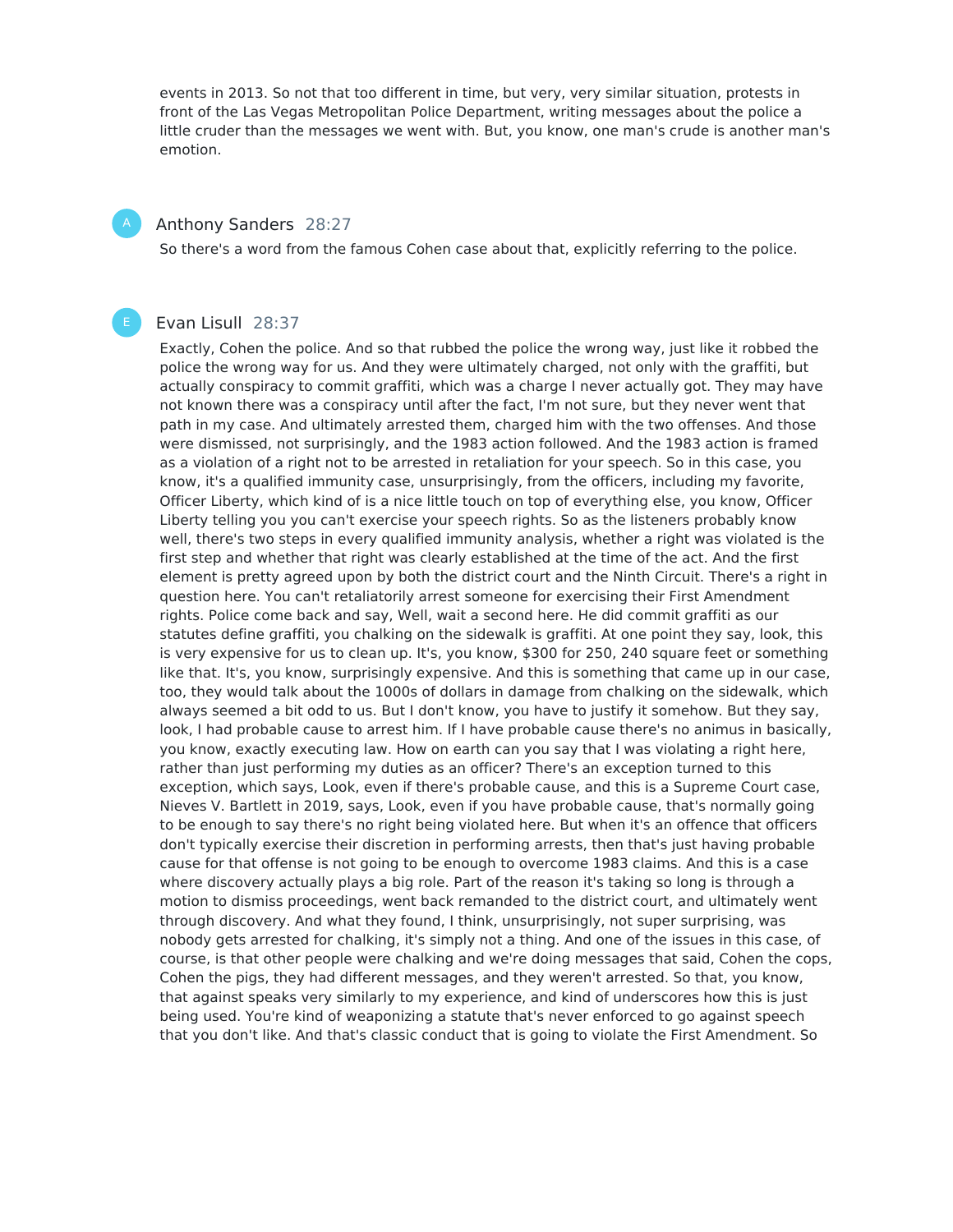both the district court and Ninth Circuit agreed there's a right being violated here. Even if you have probable cause, this is something you never arrest somebody for. I think they found one citation over the course of the relevant period of time and no arrests at all, except for these plaintiffs. In that circumstance, a right's being violated. So that brings to the second element, good old clearly established. And this is where there's a split, where the district court gets reversed. You know, we talked about the Nieves case, but that's 2019. But nevertheless, there's two Ninth Cirrcuit cases in 2016 and early in 2013, several months before this conduct, both saying what Nieves establishes at the Supreme Court level in the Ninth Circuit, you can't arrest somebody under these circumstances where there's an offense that nobody has ever been arrested for before. If that's how you're enforcing the law ordinarily, you can't suddenly turn around and say, Oh, we had probable cause to enforce this law in your specific conduct that's so happened to involve speech that we didn't like. So in that case, it said, No District Court, you're wrong. It was clearly established in the Ninth Circuit as of July 2013 that you couldn't do this. You did it anyway. You know, maybe there was a reason for doing it. That goes to trial, though. That's not something that can be resolved at summary judgment.

#### Anthony Sanders 33:38

Ben, did you ever chalk in college?

#### Ben Field 33:41

I never chalked, but I definitely saw chalk everywhere. And I don't believe that anybody was ever arrested for doing it or that the university ever had to spend 1000s of dollars to clean it up. Usually, the snow and the rain did a good enough job in Chicago. But this is a big issue. And I think that listeners might not understand how big an issue it can be. Because what the Supreme Court has said in a series of cases going back a while is, you know, in that Nieves case, and in cases before it, you know, leading up to it, they said if there's probable cause, you know, we're pretty much not going to look any further except in very narrow circumstances. And in other cases, they've said, you know, the officer can arrest you and then decide later what crime it was you violated. And as long as they could like point to there being probable cause, then that's okay, too. And as the aforementioned Mike Chase has has taught us in detail, there are just so many crimes out there in both the federal and the state books, that if an officer doesn't like what you're saying, doesn't like how you're exercising your First Amendment rights, there is always something that you've done that they can go after you for. And so it's really important that this exception be read reasonably. And in that Nieves case that Evan was talking about, Justice Gorsuch and Justice Sotomayor wrote separately to say, you know, lower courts should be reasonable about applying this exception to allow plaintiffs to show that nobody else really would have been punished in their circumstances. And I think that there was a fear that courts would be very strict and would require you, for instance, to have very precise statistical evidence that, you know, we have 100 different cases where this ordinance has been invoked and in zero of them have there been a prosecution except for our one client. And that would be very, very difficult for most plaintiffs to prove. But the Ninth Circuit here was much more common-sensical, I think and said, Look, if you can point to a few examples of people who have engaged in similar conduct, that's going to allow you to get to a jury, in that you don't need, you know, a professional statistician to prove it for you. And I hope that other courts